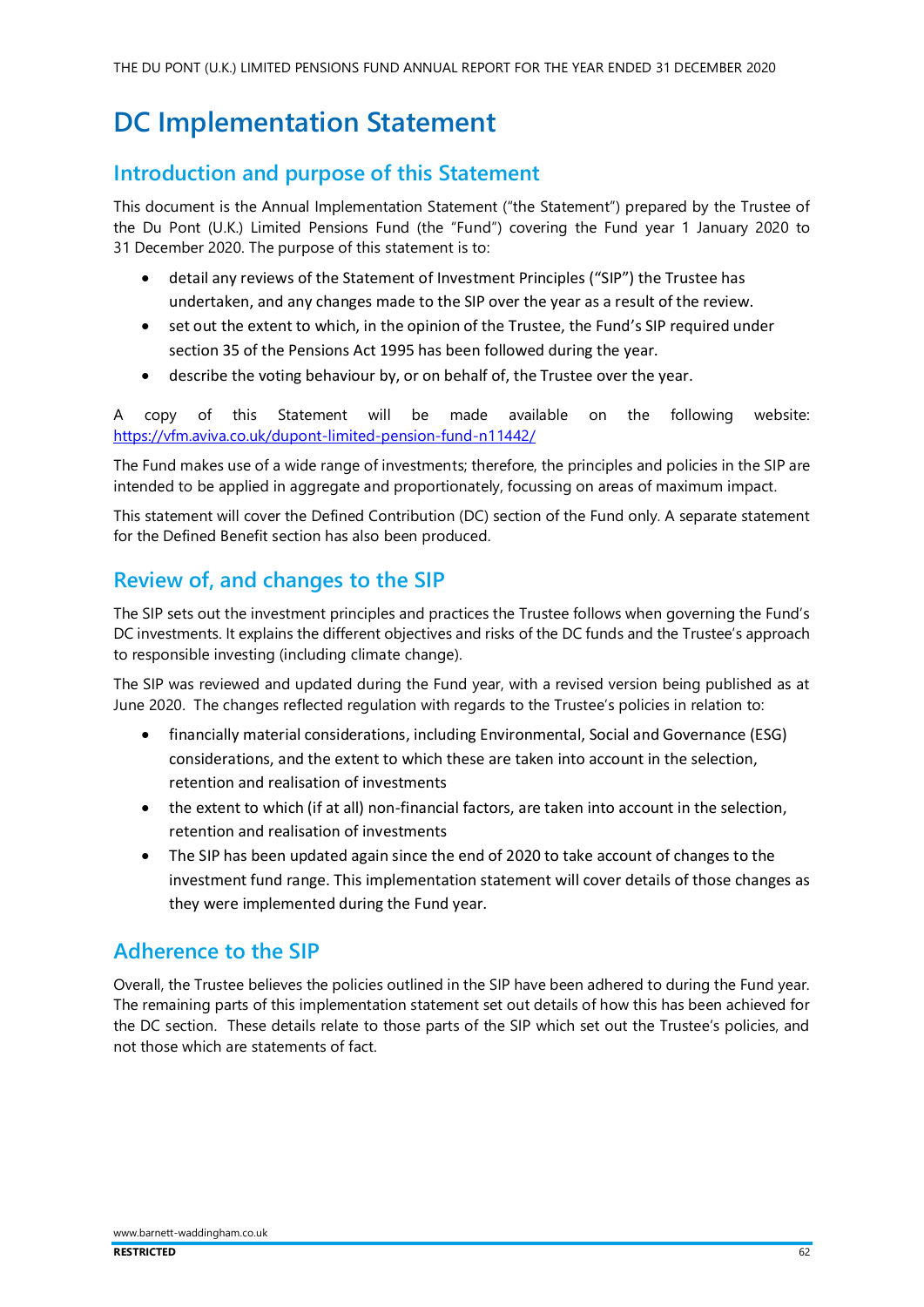# Investment Strategy

The Trustee seeks to provide members with a diversified range of investment options of appropriate liquidity which will generate income and capital growth which, together with contributions from the members and the Employer, will provide a fund at retirement with which retirement income can be secured.

To meet this objective the Trustee offers members the choice from a number of Lifestyle options (one of which is the default option) as well as a range of Self-Select funds. This gives members a diversified range of options to meet a range of investment needs and risk/return objectives.

The Trustee has sought advice from the Fund's advisers throughout the year including at Trustee meetings and relevant sub-committee meetings.

A triennial strategy review of all the DC options was carried out prior to the reporting period and resulted in changes being made to the options during the Fund year. The Trustee intends to consider whether any further changes may be appropriate. The agreed changes that were implemented in 2020 were as follows:

- Update the Fund's default lifestyle strategy. The key changes to the default strategy were:
	- o The Fund's previous default strategy targeted an annuity purchase at retirement. This was based on demographic analysis of the Fund's membership in 2016. In the 2019 review, updated demographic analysis identified that most members (over the next 5-10 years) would be likely to take their DC assets in cash form in either an individual or a small number of payments. As a result, the default investment strategy was changed to target cash on retirement. The Trustee also increased the number of lifestyle strategies from two to three, so that there were individual strategies targeting cash, annuity purchase (the previous default) and income drawdown. Within the accumulation phase of the lifestyle investment strategies the asset allocation was changed as described below.
	- o The Fund's former default strategy remained available as a self-select option (along with the Drawdown focused lifestyle).
	- o The Aviva Pension BlackRock (30:70) Currency Hedged Global Equity Tracker Fund was replaced with the Aviva Pension Blended Global Equity Fund within the accumulation phase of each of the lifestyle strategies. The key difference with this change is that the amount invested in UK equities is now based on the size of the UK market within the world rather than a fixed percentage (previously 30%).

The SIP was updated in 2021 to incorporate these changes.

#### Expected Risk and Return

The Trustee has developed and maintained a risk register as part of a framework for assessing DC investment risks. The risk register is reviewed regularly.

The Trustee recognises a range of specific investment risks to which DC Section members are exposed. These are 'Inflation risk', 'Conversion risk', 'Shortfall or opportunity cost risk', 'Manager risk', 'Capital risk', 'Liquidity risk', 'Political risk', 'Concentration risk' and 'Currency risk'.

These risks have been mitigated through careful consideration and construction of the investment strategy. The Trustee has offered a range of self-select funds with different characteristics, however it recognises that not all risks can be fully mitigated. Members are encouraged to review their investment decisions to ensure they are appropriate for their personal objectives.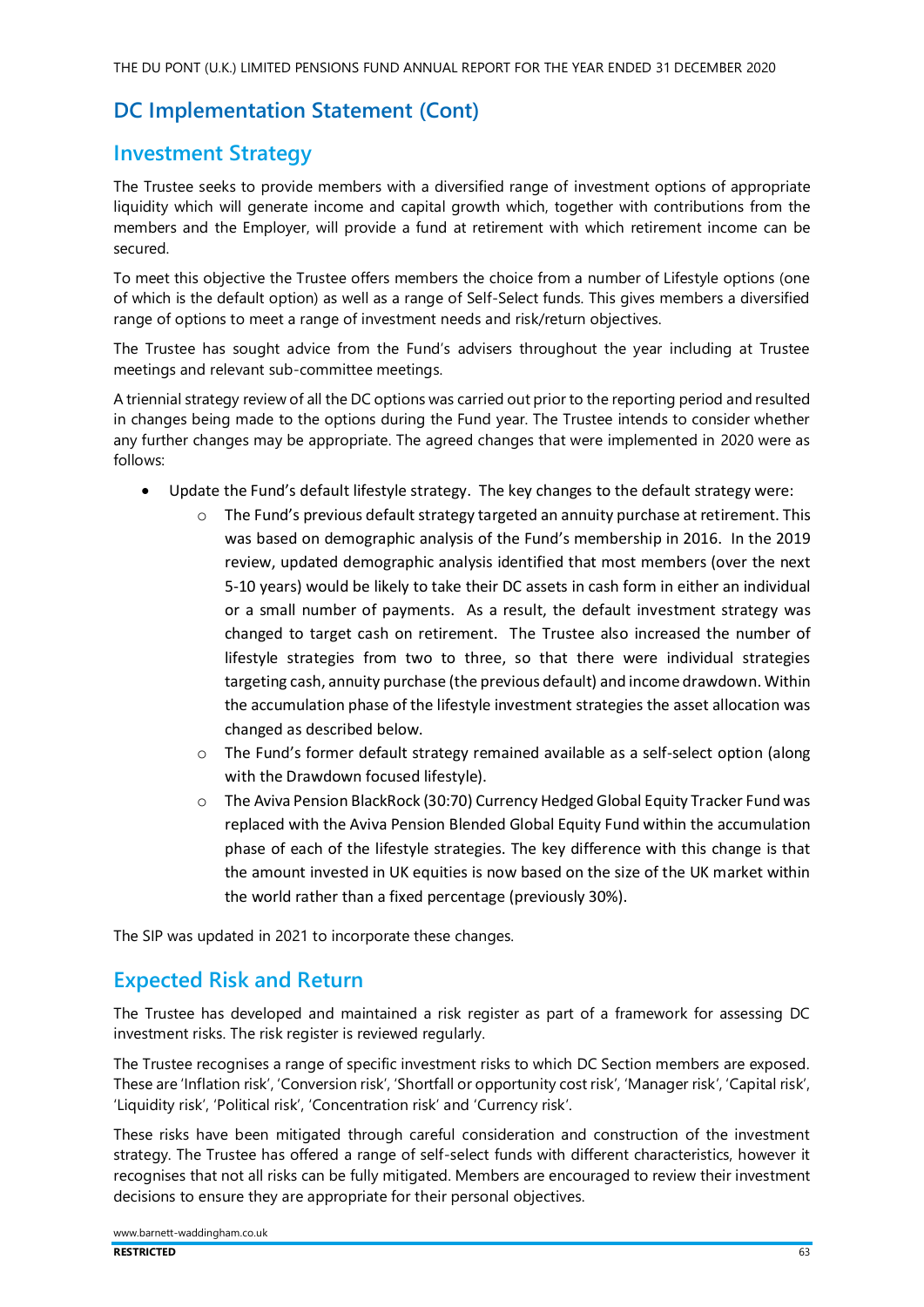THE DU PONT (U.K.) LIMITED PENSIONS FUND ANNUAL REPORT FOR THE YEAR ENDED 31 DECEMBER 2020

## DC Implementation Statement (Cont)

All risks and opportunities are considered for materiality and impact within the risk management framework, which takes account of members' investment time horizons and objectives. The expected risk and return of the DC fund range was considered in detail as part of the 2019 strategy review, and the investment changes implemented in 2020 were reflective of the outcome of the review. For example a key reason for the move within the lifestyle strategies from the Aviva Pension BlackRock (30:70) Currency Hedged Global Equity Tracker Fund to the Aviva Pension Blended Global Equity Fund was made to reduce the concentration risk in UK equities in particular in the growth phase of the lifestyle strategies.

In addition, it was agreed that the Aviva M&G Feeder of Property Fund should be removed as an available investment choice within the DC Section. This decision was reached in part to the liquidity risk associated with this fund. The assets within this fund will be transferred into the Aviva L&G Diversified Fund following the trading suspension being lifted.

### **Suitability**

The Trustee is aware of the requirement to take professional advice when setting and reviewing the investment strategy.

The Trustee has appointed Willis Towers Watson to provide such advice. In accordance with this engagement, Willis Towers Watson provides a triennial strategy review which includes recommendations in relation to the default, additional lifestyles and wider fund range. The risks were assessed during 2019 as part of the last triennial strategy review and the Trustee believes that there were no further changes in 2020 which merited a further review of the investment strategy at that time. The Trustee received quarterly monitoring reports throughout 2020 from its advisers, which included an assessment of the risks carried within the funds that comprise the default lifestyle option. The reports received during the reporting period indicated that the level of risk in the funds was appropriate and consistent with their objectives.

The Trustee provides its members with a member guide and information on all the investment funds, which includes an explanation of the risks associated with investing.

The Trustee makes available a range of funds covering the main asset classes as detailed within the SIP.

#### Investment Managers

The overall suitability of the Fund's investment managers is formally reviewed as part of the Trustee strategy reviews, with the most recent in 2019. Suitability of managers is also discussed and considered on a quarterly basis during 2020 as part of the Trustees regular monitoring, with the investment adviser providing its ratings and views on managers as required.

Charges (including transaction costs) are benchmarked annually as part of the Value for Members Process and were discussed in April 2021 for the 2020 reporting period.

# Performance objectives / Monitoring

The Trustee monitored the performance of all the investment funds via a quarterly report prepared by their advisers. This provides the Trustee with a breakdown of return of the funds against their respective benchmarks and performance targets. The suitability of the funds is also considered triennially and will next be reviewed in 2022. As previously stated, there were changes made to the funds during the reporting period.

During 2020, the majority of funds performed in line with their benchmarks. The Trustee accepts that there may be deviations from benchmarks from time to time and provided these are over short periods of time will not normally take any further action. Sustained or longer-term under-performance would be subject to further investigation.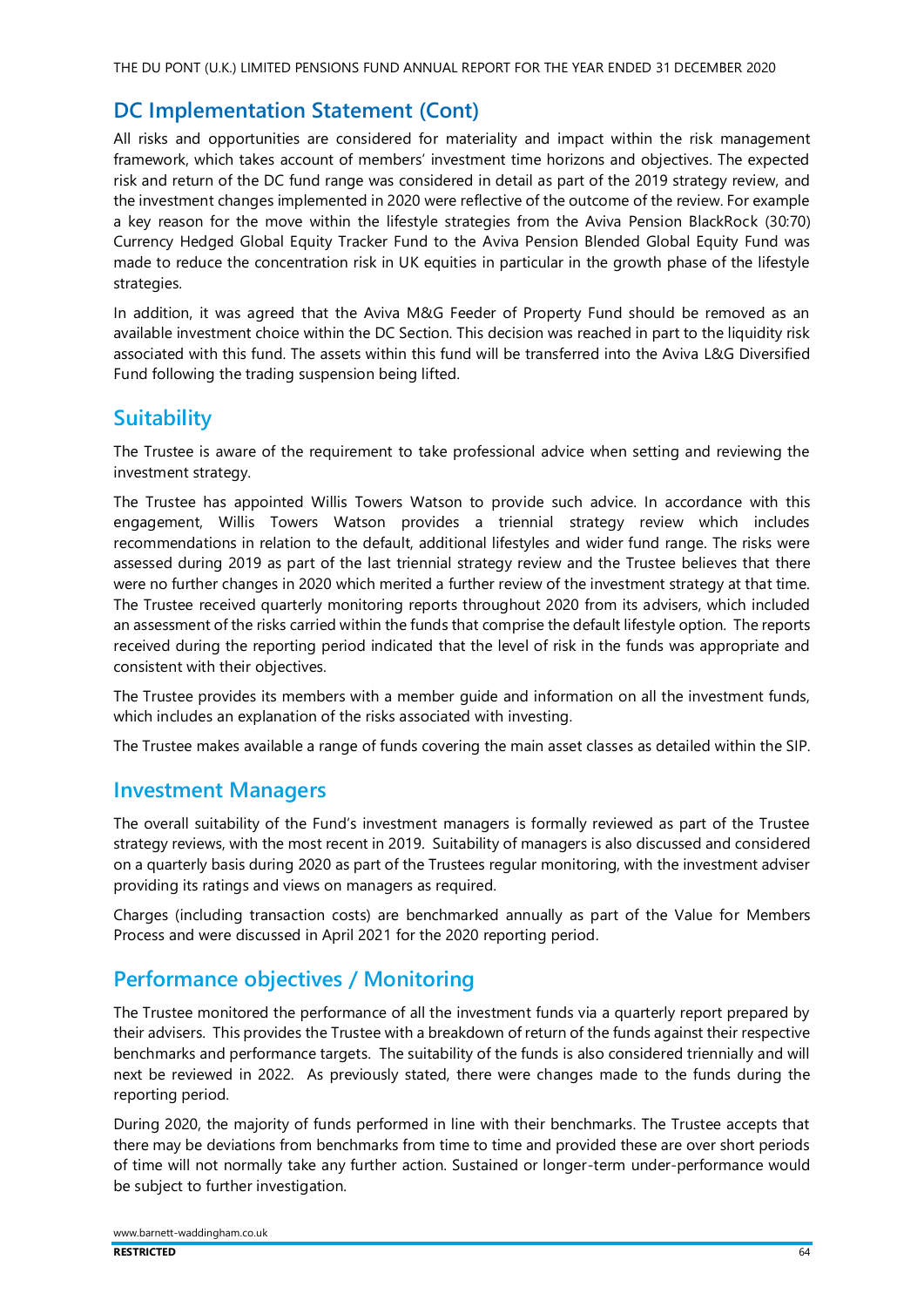THE DU PONT (U.K.) LIMITED PENSIONS FUND ANNUAL REPORT FOR THE YEAR ENDED 31 DECEMBER 2020

## DC Implementation Statement (Cont)

Based on the reviews carried out during the reporting period, the Trustee is satisfied that investment performance remains consistent with the aims and objectives stated in the SIP.

# Liquidity and realisation of investments

The Trustee's policy is to offer members fund options that can be readily realised to allow members to access funds quickly and easily. The Fund does offer one investment option – the M&G Feeder of Property Fund – for which there have been occasions when the funds were not readily realisable due to liquidity and valuation issues. As part of the recent strategy review in 2019, the Trustee considered the specific issues associated with this fund. The Trustee decided that this fund should be replaced with an alternative property fund which was considered to have fewer potential liquidity issues.

However subsequent to this review, in late 2019, the M&G Feeder of Property Fund was suspended. In early 2020, due to the economic and market environment that arose as a result of the COVID-19 pandemic, the UK saw widespread suspensions of property funds across the market. Following this the Trustee concluded that a property fund investment option would not be offered in future, and that once the suspension was lifted on the M&G Feeder of Property Fund the assets would be removed from it and transferred to the Aviva LGIM Diversified Fund. The suspension on the M&G Feeder of Property Fund remained in place throughout 2020 and continues to be in place at the time of writing. Once the suspension is lifted the existing assets will be redirected as outlined above.

# Environmental, social and governance considerations

The DC Section investment funds are predominantly passively managed in pooled funds. As a result, the Trustee's direct influence on the fund manager's voting policy is limited by the pooled nature of these investments. The Trustee has therefore chosen to adopt an approach to ESG that is consistent with the opportunities and constraints of this position. This is reflected in the SIP.

The Trustee's policy is that day-to-day decisions relating to the investment of Fund's DC assets (including 'ESG' considerations) are left to the discretion of the investment managers. The Trustee recognises that long-term sustainability issues, including climate change, may have a material impact on investment risk and outcomes.

The SIP has been updated to take account the new requirements that came into force from 1 October 2019, particularly around Environmental, Social and Governance ('ESG') factors and sustainability.

During the reporting year, the Trustee received information from its advisers on the approach taken to sustainable investment and corporate governance by its DC investment managers. The information considered the adviser's assessment of the managers' policies on environmental, social and governance factors and how these help to influence their engagement with companies in which their funds invest. Details were also included on the managers' approaches to shareholder voting and corporate engagement. As the majority of the assets are passively managed the fund managers do not have discretion to alter the investment holding; the focus of the Trustee's attention, therefore, is on how the managers have used their voting rights on behalf of the Trustee and how they have exercised their engagement policies.

The Trustee periodically reviews Aviva's approach to ensure that it is aligned with the Trustee's views and policy as set out in the SIP. In Q3 2020 a representative from Aviva attended the Trustee meeting to outline Aviva Investors' approach to ESG and use of the voting rights, as outlined below:

• Aviva has a multi-manager team which is responsible for monitoring all of the funds and fund managers on Aviva's investment platforms. It analyses and selects the fund managers using a 7P process: Parent, Product, Philosophy, Process, People, Performance and Position (market influence). It incorporates ESG considerations into its analysis in each of these areas.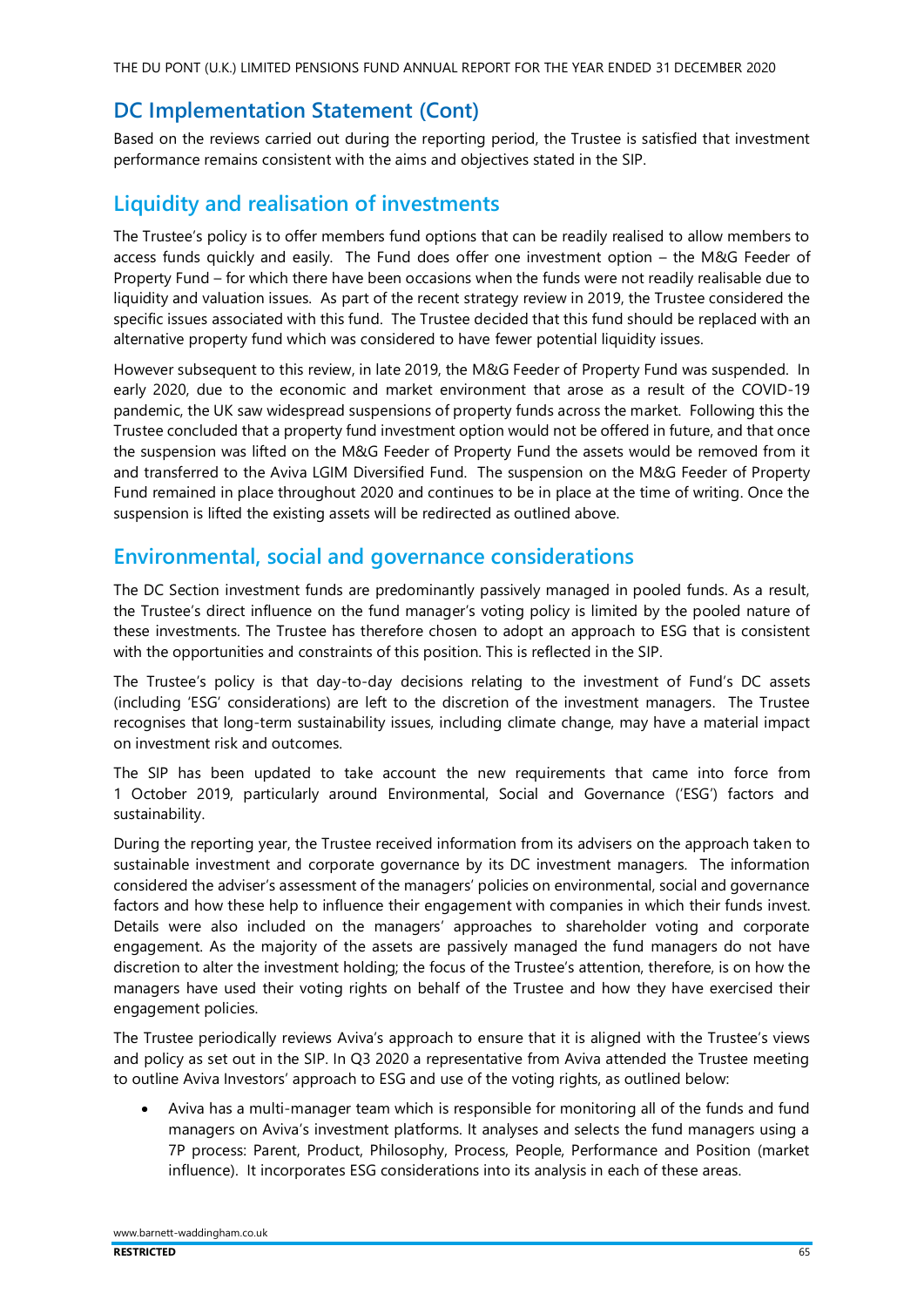- The Multi Manager Team undertakes a biennial survey of global asset managers on ESG matters to understand trends, ideas and philosophies.
- For BlackRock index tracking funds, Aviva has moved away from insured funds to tax transparent funds that are administered by Aviva Investors. This enabled Aviva Investors to take on the responsibility for the voting rights for the investments held.
- Aviva has a dedicated team of 22 ESG analysts that act as a center of excellence. In 2019 this team voted on 61,876 resolutions at 5,382 shareholder meetings, representing 24% of votes against management resolutions including 46% of pay proposals.

After some further discussion with the Aviva representative the Trustee agreed that it was satisfied with Aviva's current approach.

# Voting and engagement

The Trustee has considered how it can most effectively ensure its views and priorities are reflected in how votes are cast in respect of the DC investments held and has concluded:

- As a relatively small DC scheme accessing investments for its members via pooled funds, the Trustee can exert little direct influence in how individual votes are exercised during the reporting period.
- The Trustee has reviewed the underlying managers' Stewardship policies and is satisfied the principles and behaviour of BlackRock, LGIM and Aviva align with those of the Trustee.

The table below sets out the relevant voting activities, including any votes cast on the Trustee's behalf and examples of votes cast that they deem to be significant. The voting covers funds available under the Fund as at 31 December 2020:

In the current Fund year, the Trustee will seek to develop their monitoring of investment managers' voting activities.

| Fund name                              | Voting activity                                                                                                                                                                                                                                                                                       | Example of one of the most significant votes cast<br>during the period                                                                                                                                                                                                                                                                                                                                                                                                                                                                                                                                                                                                                                                                                                                                                                                               |
|----------------------------------------|-------------------------------------------------------------------------------------------------------------------------------------------------------------------------------------------------------------------------------------------------------------------------------------------------------|----------------------------------------------------------------------------------------------------------------------------------------------------------------------------------------------------------------------------------------------------------------------------------------------------------------------------------------------------------------------------------------------------------------------------------------------------------------------------------------------------------------------------------------------------------------------------------------------------------------------------------------------------------------------------------------------------------------------------------------------------------------------------------------------------------------------------------------------------------------------|
| L&G Ethical UK<br>Equity Index<br>Fund | Number of<br>eligible<br>Aviva<br>meetings<br>where<br>were able to vote: 312<br>Percentage of resolutions<br>that were voted on: 100%<br>Percentage of votes cast<br>which were with a Board's<br>proposal: 93.63%<br>Percentage of votes cast<br>which were against<br>a<br>Board's proposal: 6.37% | Company: International Consolidated Airlines Group<br>Resolution: 8: Approve Remuneration Report' was<br>proposed at the company's annual shareholder<br>meeting held on 7 September 2020.<br>How Aviva voted: Against proposal<br>Rationale: The COVID-19 crisis and its consequences<br>on international transport have negatively impacted<br>this airline company's financial performance and<br>business model. As a result of the crisis, the company<br>took up support under various government schemes.<br>The company also announced a 30% cut to its<br>workforce. LGIM disagreed with the bonus<br>remuneration (up to 90% of salary) offered to<br>executives in light of these events. Engagement on<br>this point eventually led to a success, as the<br>appointment of a new CEO to replace the long-<br>standing CEO was announced in January 2020. |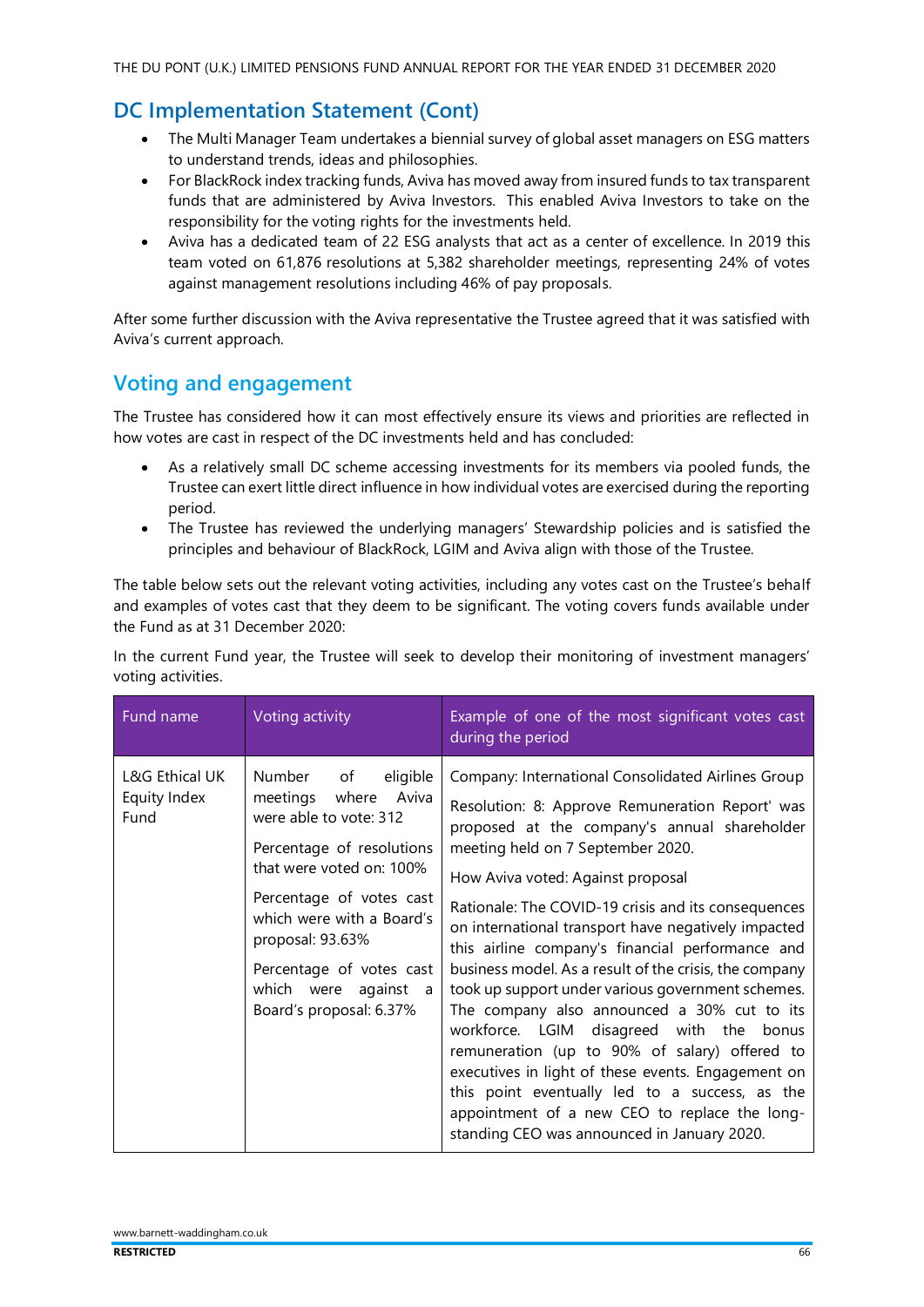| Aviva BlackRock<br>Aquila Connect<br>Emerging<br>Markets Fund<br>Aviva BlackRock | Number<br>of<br>eligible<br>Aviva<br>meetings<br>where<br>were able to vote: 2417<br>Percentage of resolutions<br>that were<br>voted<br>on:<br>97.05%<br>Percentage of votes cast<br>which were with a Board's<br>proposal: 91.33%<br>Percentage of votes cast<br>which were against a<br>Board's proposal: 8.67%<br>Number<br>of<br>eligible | Company: Korea Electric Power Corp<br>Resolution: Item 1.2 & 1.2<br>How Aviva voted: For proposals<br>Rationale: Two new directors were to be elected<br>(Item 1.1 and Item 1.2). Upon engagement and<br>extensive analysis, and in consideration of the<br>company's response to investor concerns by<br>committing to move away from future coal-power<br>projects, BlackRock supported the candidate (item<br>1.2) as a new nominee who ought not to be held<br>accountable for KEPCO's past decisions; and given<br>KEPCO's recent announcement to stop all future coal<br>projects, a safeguard is now in place that they, as well<br>as other members of the board, will not be assessing<br>any new coal projects going forward. BlackRock also<br>supported the election of Item 1.1 as they are a new<br>and non-publicly appointed nominee who is not<br>associated with the company's past decisions.<br>Company: Barclays PLC |
|----------------------------------------------------------------------------------|-----------------------------------------------------------------------------------------------------------------------------------------------------------------------------------------------------------------------------------------------------------------------------------------------------------------------------------------------|-------------------------------------------------------------------------------------------------------------------------------------------------------------------------------------------------------------------------------------------------------------------------------------------------------------------------------------------------------------------------------------------------------------------------------------------------------------------------------------------------------------------------------------------------------------------------------------------------------------------------------------------------------------------------------------------------------------------------------------------------------------------------------------------------------------------------------------------------------------------------------------------------------------------------------------------|
| Aquila Connect<br><b>MSCI World</b><br>Fund                                      | meetings<br>where<br>Aviva<br>were able to vote: 1073<br>Percentage of resolutions<br>that were<br>voted<br>on:<br>91.39%<br>Percentage of votes cast<br>which were with a Board's<br>proposal: 93.03%<br>Percentage of votes cast<br>which<br>were<br>against<br>a<br>Board's proposal: 6.97%                                                | Resolution: 29<br>How Aviva voted: For proposal<br>Rationale: Barclays announced on 30th March 2020<br>updated ambitions with respect to tackling climate<br>change. Barclays proposed a resolution (Resolution<br>29) at its annual general meeting (AGM) to commit<br>the company to a strategy, with targets, for<br>alignment of its entire financing portfolio to the<br>goals of the Paris Agreement. BlackRock reported<br>that it took into consideration several factors when<br>voting to support the company's own climate change<br>resolution (Resolution 29). BlackRock determined<br>that, as outlined, the company sets a clear ambition<br>to become net-zero and align to the goals of the<br>Paris Agreement, addressing shareholders' concerns.                                                                                                                                                                       |
| Aviva BlackRock<br>UK Equity Index<br>Fund                                       | Number<br>eligible<br>of<br>meetings<br>where<br>Aviva<br>were able to vote: 772<br>Percentage of resolutions<br>that were<br>voted<br>on:<br>99.62%<br>Percentage of votes cast<br>which were with a Board's<br>proposal: 93.48%                                                                                                             | Company: Tesco PLC<br>Resolution: 1. Approve Matters Relating to the<br>Disposal of the Asia Business to C.P. Retail<br>Development Company Limited<br>How Aviva voted: For proposal<br>Rationale: Aviva were supportive of the disposal of<br>the Asia business (valued at \$10.6 billion /£8.2<br>billion) as they shared the same view as the Board in<br>that the Disposal would realise a significantly higher                                                                                                                                                                                                                                                                                                                                                                                                                                                                                                                       |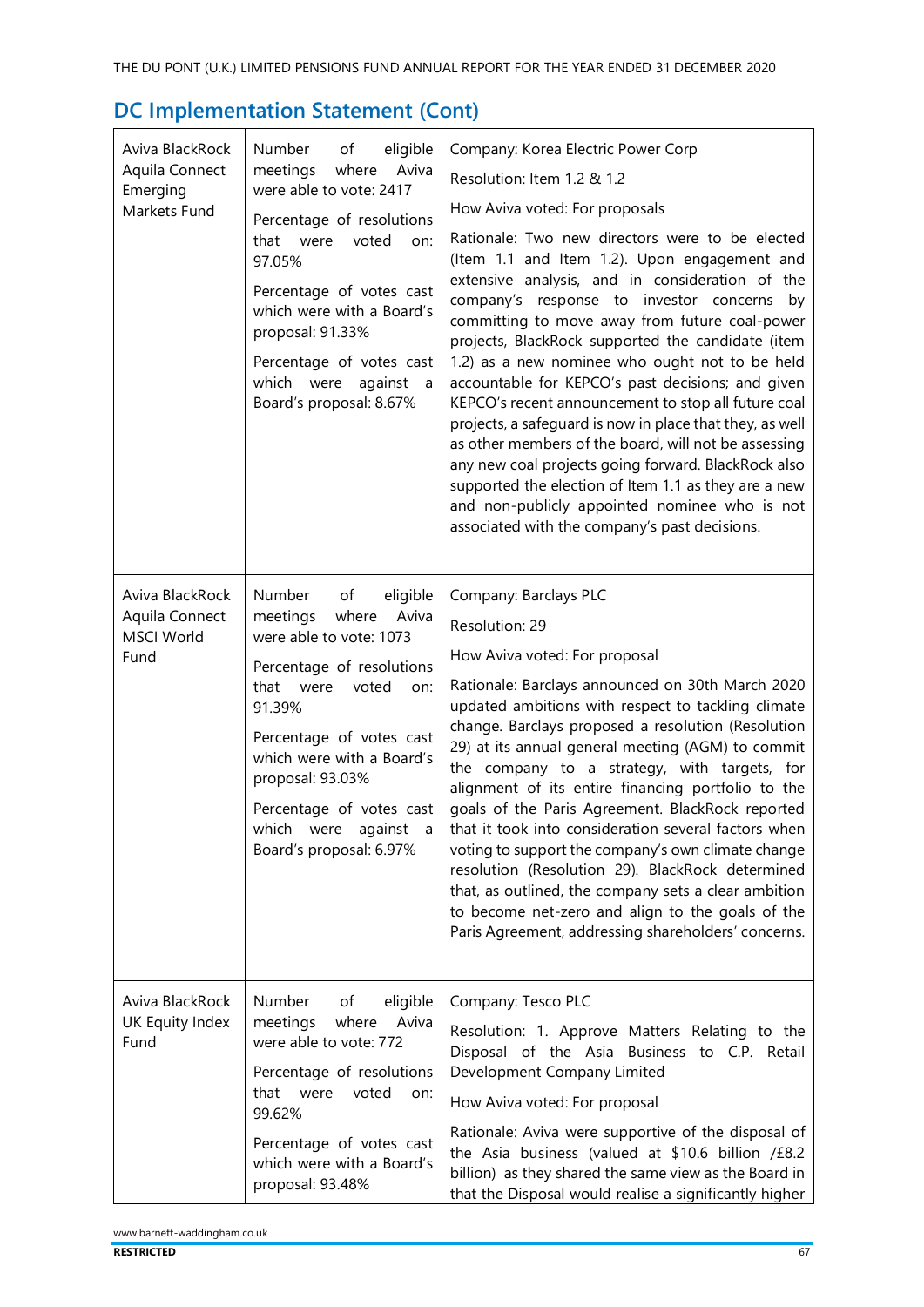|                                                  | Percentage of votes cast<br>which were<br>against<br>a<br>Board's proposal: 6.52%                                                                                                                                                                                                                                     | value than could be generated from the Company's<br>continued ownership and investment. It would<br>enable the Company to return significant proceeds<br>to shareholders, with approximately £5.0 billion<br>expected to be returned via a special dividend, and<br>to further de-risk the business by reducing<br>indebtedness through<br>significant<br>pension<br>$\overline{a}$<br>contribution of £2.5 billion.                                                                                                                                                                                                                                                                                                                                                                                                                                        |
|--------------------------------------------------|-----------------------------------------------------------------------------------------------------------------------------------------------------------------------------------------------------------------------------------------------------------------------------------------------------------------------|-------------------------------------------------------------------------------------------------------------------------------------------------------------------------------------------------------------------------------------------------------------------------------------------------------------------------------------------------------------------------------------------------------------------------------------------------------------------------------------------------------------------------------------------------------------------------------------------------------------------------------------------------------------------------------------------------------------------------------------------------------------------------------------------------------------------------------------------------------------|
| Aviva BlackRock<br>World (ex-UK)<br>Equity Index | Number<br>of<br>eligible<br>Aviva<br>meetings<br>where<br>were able to vote: 2156<br>Percentage of resolutions<br>that<br>were<br>voted<br>on:<br>93.98%<br>Percentage of votes cast<br>which were with a Board's<br>proposal: 65.85%<br>Percentage of votes cast<br>which were against a<br>Board's proposal: 34.15% | Company: Amazon.com INC<br>Resolution: Shareholder resolution (15) requiring to<br>Company to produce a human rights risk assessment<br>How Aviva voted: For proposal<br>Rationale: Aviva engaged with Amazon on human<br>rights risks management over the past year. Whilst<br>they observed improvements, with the publication of<br>its Global Human Rights Principles, they found<br>reporting fell short of expectations. The assessment<br>(and public disclosure) of the company's actual and<br>impacts of its<br>potential<br>products<br>benefits<br>shareholders as it will help understand the policies<br>the company has implemented to address human<br>rights impacts in its operations and supply chain.<br>Aviva look forward to seeing the expanded risk<br>assessment approach and further details<br>as<br>discussed with the company. |
| Aviva LGIM<br>Diversified Fund                   | Number<br>of<br>eligible<br>where<br>Aviva<br>meetings<br>were able to vote: 12317<br>Percentage of resolutions<br>that were<br>voted<br>on:<br>98.47%<br>Percentage of votes cast<br>which were with a Board's<br>proposal: 82.19%<br>Percentage of votes cast<br>which were against a<br>Board's proposal: 17.25%   | *LGIM have confirmed that there were no significant<br>votes made in relation to the securities held by this<br>fund during the reporting period                                                                                                                                                                                                                                                                                                                                                                                                                                                                                                                                                                                                                                                                                                            |